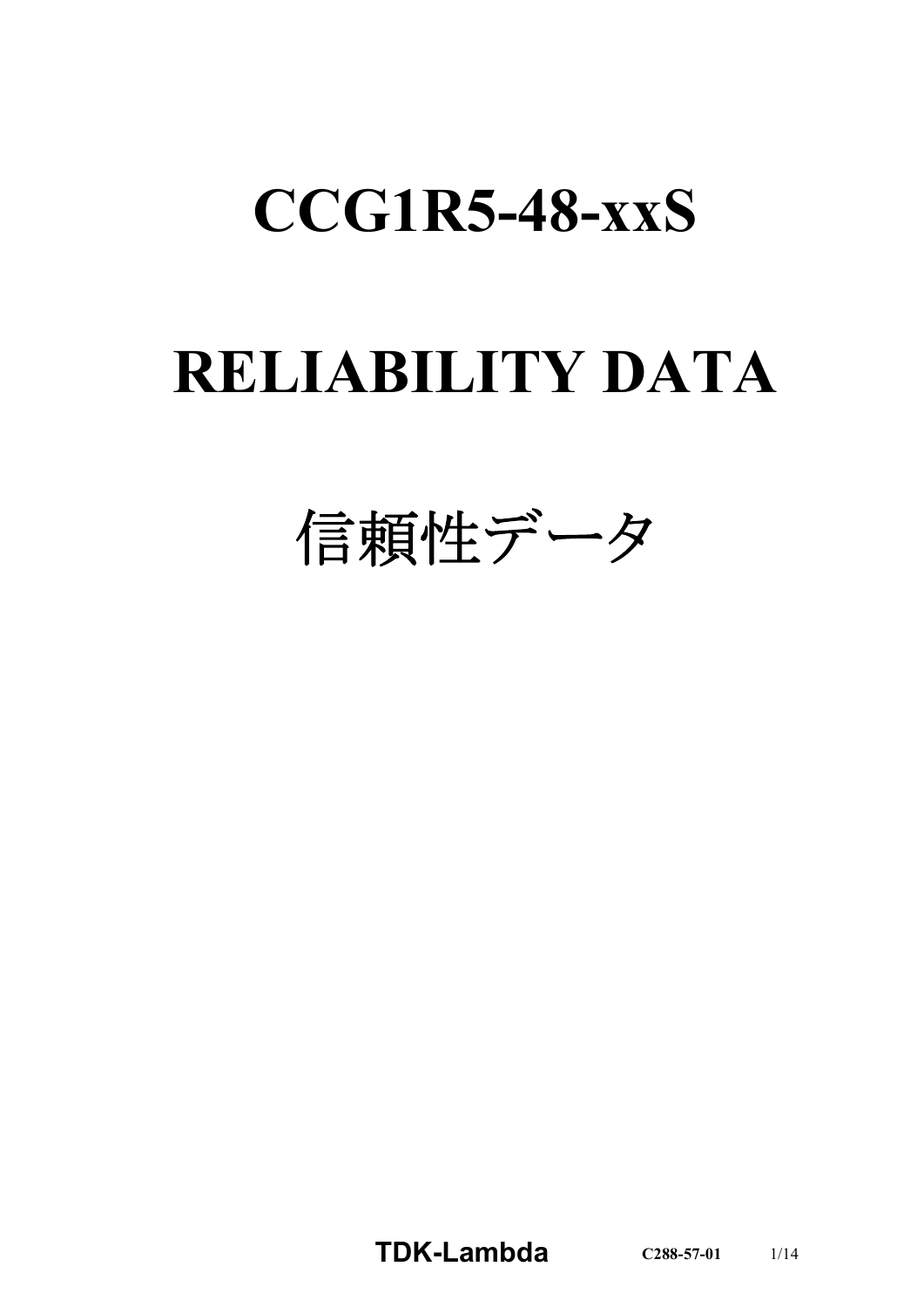#### **INDEX**

#### PAGE

| 3. 主要部品温度上昇值 Main Components Temperature Rise $\Delta T$ List ··············· 8 |  |
|---------------------------------------------------------------------------------|--|
| 4. アブノーマル試験 Abnormal Test …………………………………………………… 9                                |  |
| 5. ノイズシミュレート試験 Noise Simulate Test ……………………………………… 12                           |  |
| 6. その他試験 Other Test ……………………………………………………… 14                                    |  |

使用記号 Terminology Used

|       | +Vin …… + 入力端子                 | + Input Terminal                   |
|-------|--------------------------------|------------------------------------|
|       | -Vin ……… 入力端子                  | - Input Terminal                   |
|       | RC •・・・・・・・ リモートON/OFFコントロール端子 | Remote ON/OFF Control Terminal     |
|       | +Vout …… + 出力端子                | $+$ Output Terminal                |
|       | -Vout ……… 出力端子                 | - Output Terminal                  |
|       | TRM …… 出力電圧外部可変用端子             | Output Voltage Adjustment Terminal |
|       | FG …… フレームグラウンド                | Frame GND                          |
| $\pm$ | . 接地                           | Earth                              |
|       |                                |                                    |

※記載のデータは代表機種の測定結果ですが、全ての製品はほぼ同等の特性です。

当社標準測定条件における結果であり、参考値としてお考え願います。

The data is the measurement result of a representative model,

but all products show almost the same characteristics.

Test results are reference data based on our standard measurement condition.

## **TDK-Lambda**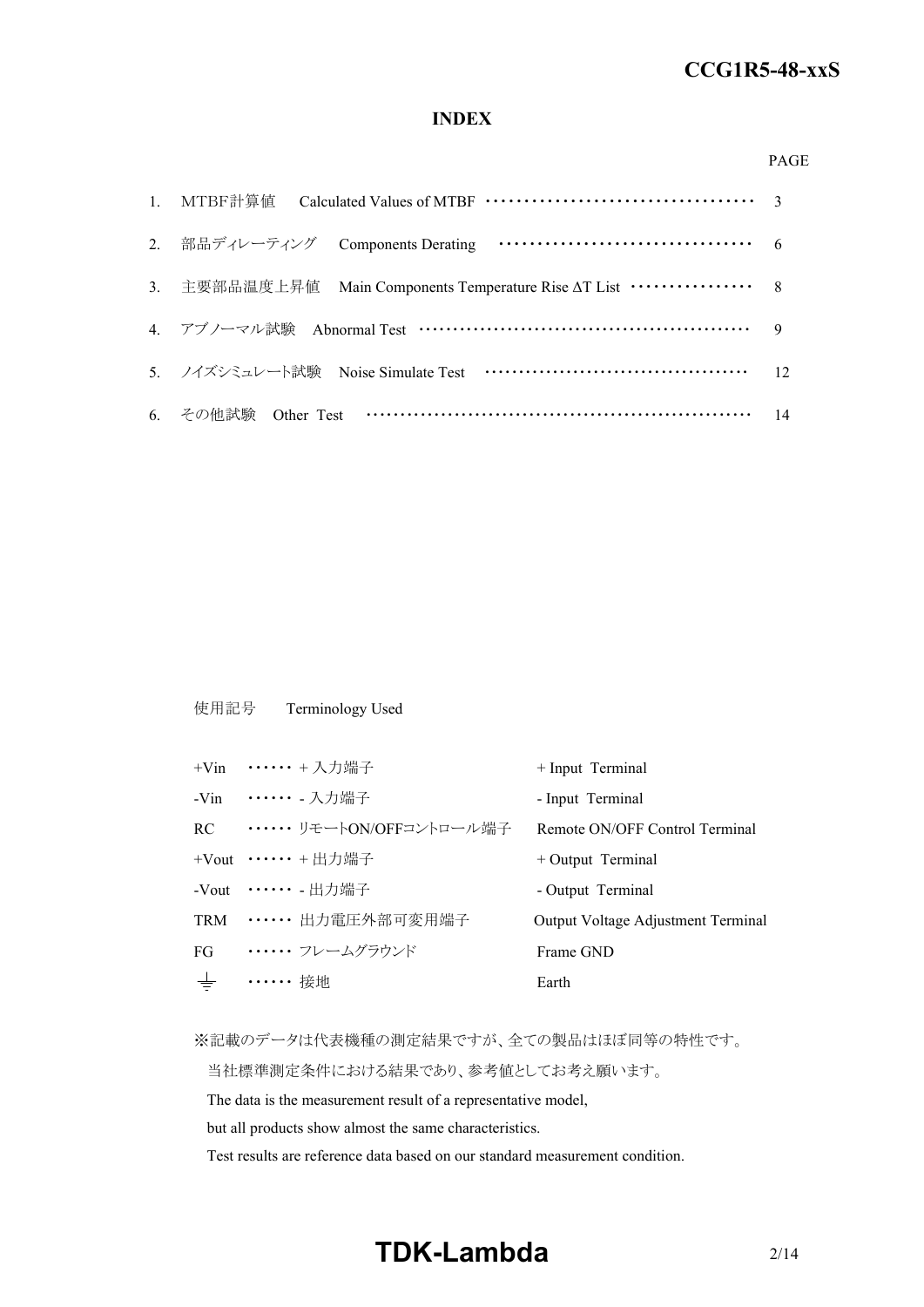#### **1. MTBF**計算値 **Calculated Values of MTBF**

**MODEL : CCG1R5-48-05S, CCG1R5-48-12S**

#### **(1)** 算出方法 **Calculating Method**

Telcordiaの部品ストレス解析法(\*1)で算出されています。 故障率λssは、それぞれの部品ごとに電気ストレスと動作温度によって決定されます。 Calculated based on parts stress reliability prediction of Telcordia(\*1). Individual failure rate λss is calculated by the electric stress and temperature rise of the each devices.

> \*1: Telcordia document "Reliability Prediction Procedure for Electronic Equipment" (Document number SR-332,Issue3)

$$
\langle \hat{\mathbf{g}} | \mathbf{H} \mathbf{x} \rangle \qquad MTBF = \frac{1}{\lambda_{equip}} = \frac{1}{\pi_E \sum_{i=1}^{m} N_i \cdot \lambda_{ssi}} \times 10^9 \qquad \text{iff } (\text{hours})
$$
\n
$$
\lambda_{ssi} = \lambda_{Gi} \cdot \pi_{Qi} \cdot \pi_{Si} \cdot \pi_{Ti}
$$

$$
\lambda_{\text{equip}} : \hat{\pm} \circledR \circledR \circledR \circledR
$$
\n
$$
\lambda_{\text{equip}}
$$
\n
$$
\therefore \quad \text{Total Equipment failure rate (FITs = Failure in 109 hours)}
$$

<sup>l</sup>*Gi* : i 番目の部品に対する基礎故障率 Generic failure rate for the ith device

- <sup>p</sup>*Qi* : i番目の部品に対する品質ファクタ Quality factor for the ith device
- <sup>p</sup>*Si* : i番目の部品に対するストレスファクタ Stress factor for the ith device
- <sup>p</sup>*Ti* : i番目の部品に対する温度ファクタ Temperature factor for the ith device
- *m* : 異なる部品の数 Number of different device types
- *Ni* : i番目の部品の個数 Quantity of ith device type
- <sup>p</sup>*<sup>E</sup>* : 機器の環境ファクタ Equipment environmental factor

# **TDK-Lambda**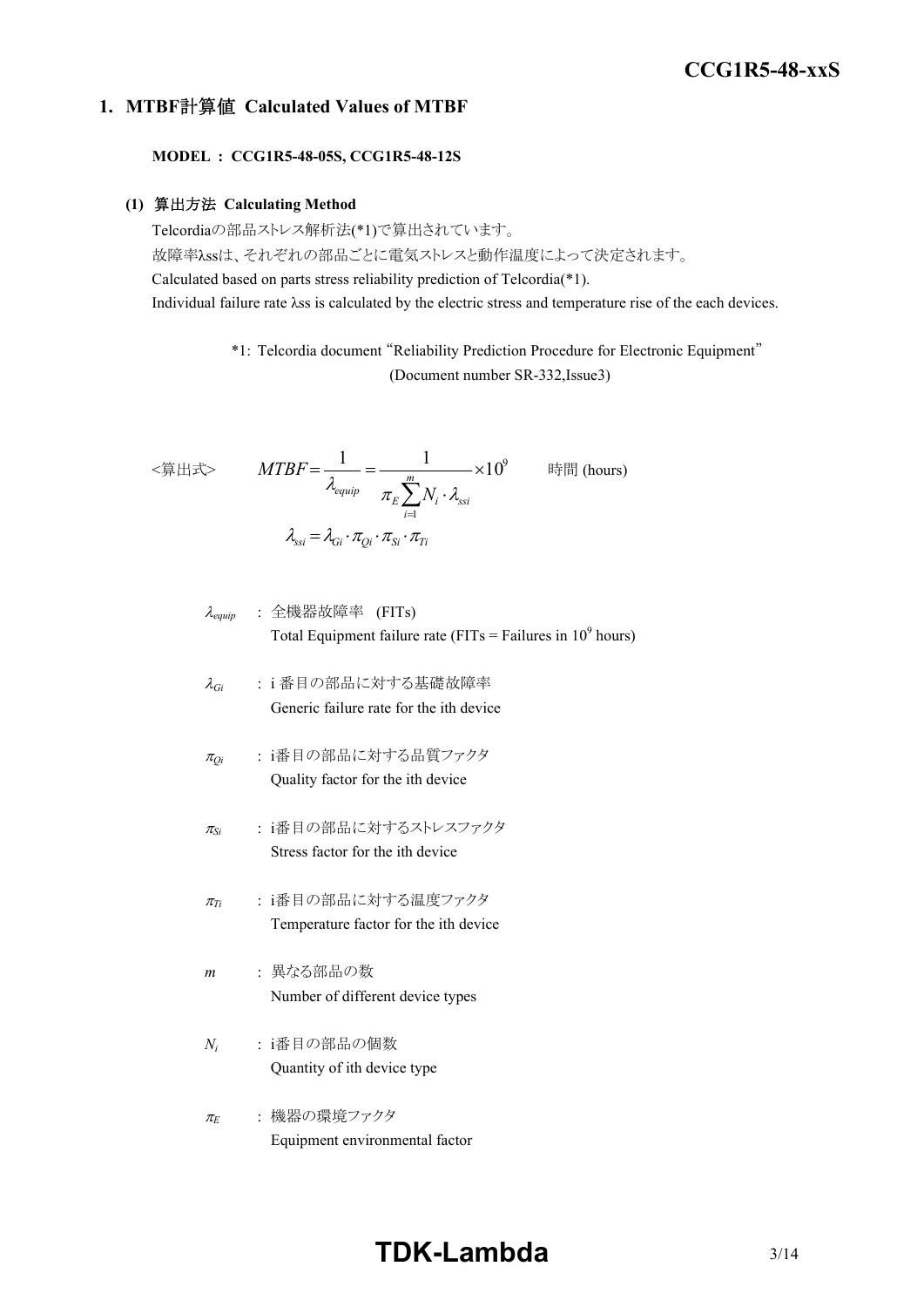#### **(2) MTBF**値 **MTBF Values**

- 条件 Conditions
	- · 入力電圧 : 48VDC ·環境ファクタ : GF (Ground, Fixed) Input Voltage Environmental Factor



#### **(2)-1 CCG1R5-48-05S**

| Ambient        |                             | MTBF                          |  |  |  |  |
|----------------|-----------------------------|-------------------------------|--|--|--|--|
| temperature    | Output Current: 0.15A (50%) | Output Current : 0.30A (100%) |  |  |  |  |
| $25^{\circ}$ C | 18,777,988 (hours)          | 17,028,936 (hours)            |  |  |  |  |
| $40^{\circ}$ C | 12,829,132 (hours)          | 11,536,007 (hours)            |  |  |  |  |
| $60^{\circ}$ C | 6,676,347 (hours)           | 5,850,930 (hours)             |  |  |  |  |
| $85^{\circ}$ C | 2,212,403 (hours)           | 1,898,342 (hours)             |  |  |  |  |
| $92.5$ °C      | 1,499,356 (hours)           |                               |  |  |  |  |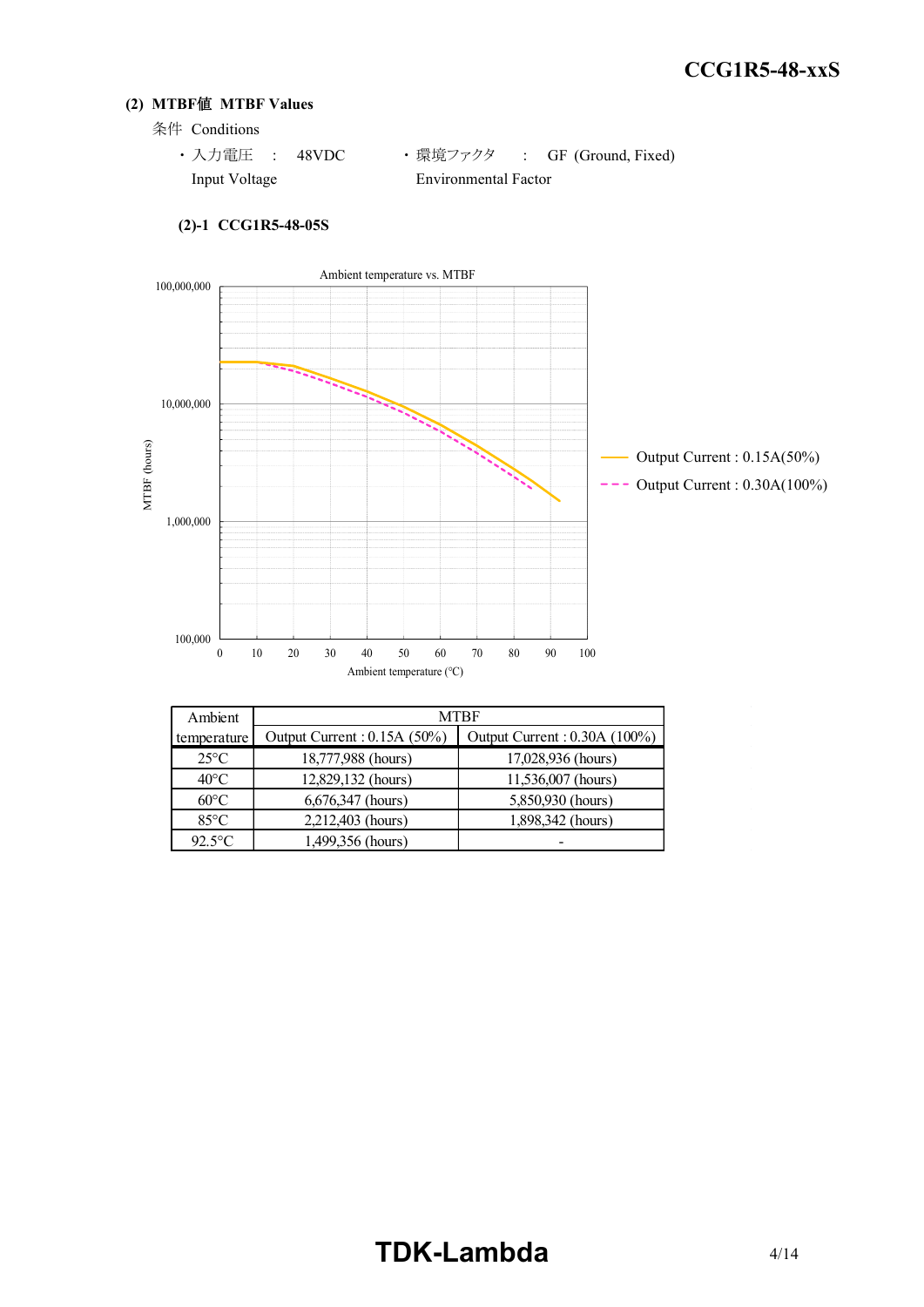#### **(2)-2 CCG1R5-48-12S**



| Ambient        |                              | <b>MTBF</b>                  |  |  |  |  |
|----------------|------------------------------|------------------------------|--|--|--|--|
| temperature    | Output Current: 0.065A (50%) | Output Current: 0.13A (100%) |  |  |  |  |
| $25^{\circ}$ C | 19,458,815 (hours)           | 17,006,418 (hours)           |  |  |  |  |
| $40^{\circ}$ C | 13,405,512 (hours)           | 11,615,434 (hours)           |  |  |  |  |
| $60^{\circ}$ C | 7,118,105 (hours)            | 5,976,999 (hours)            |  |  |  |  |
| $85^{\circ}$ C | 2,403,771 (hours)            | 1,960,774 (hours)            |  |  |  |  |
| $92.5$ °C      | 1,631,989 (hours)            |                              |  |  |  |  |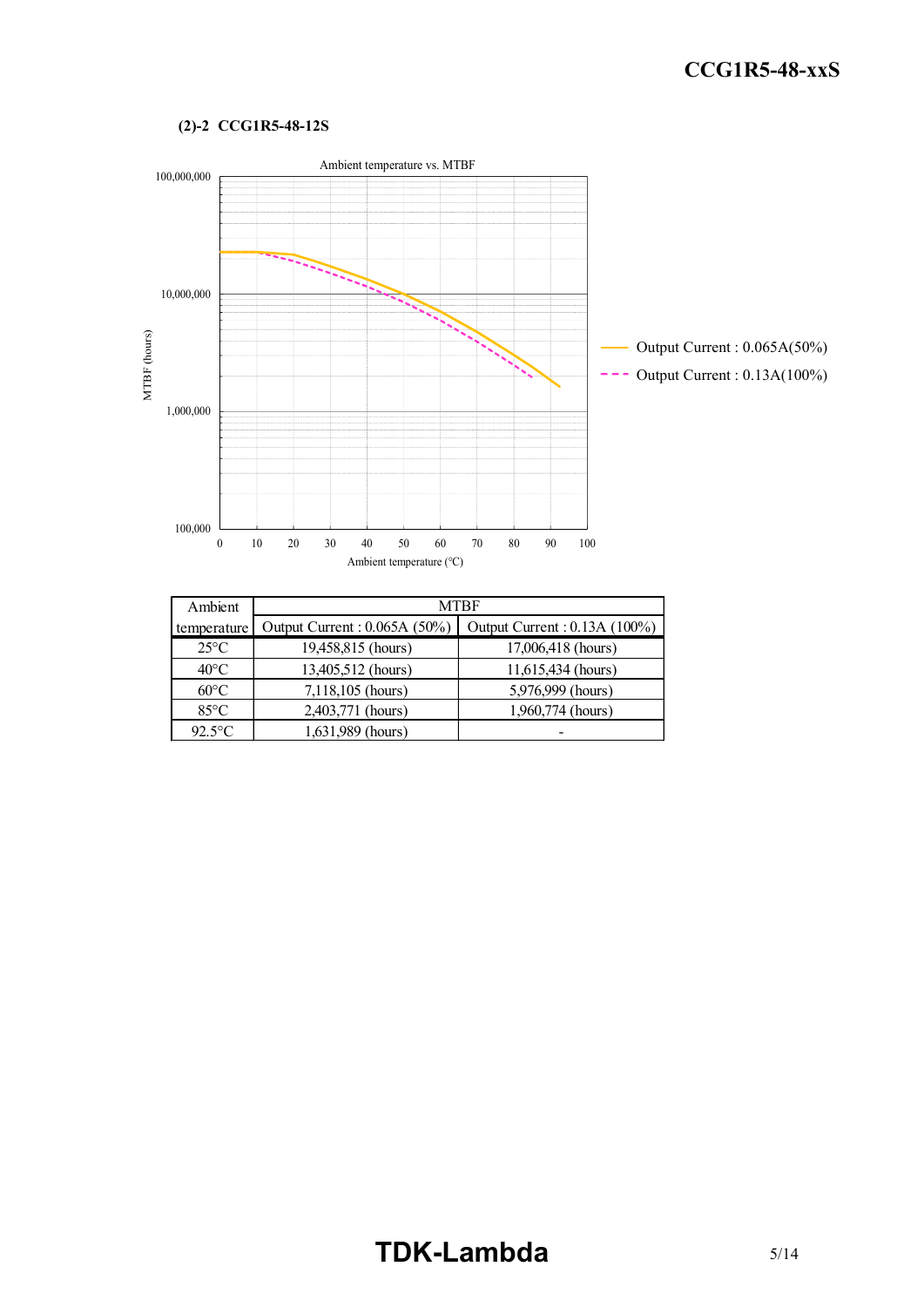### **2.** 部品ディレーティング **Components Derating**

**MODEL : CCG1R5-48-05S, CCG1R5-48-12S**

#### **(1)** 算出方法 **Calculating Method**

- (a) 測定方法 Measuring Method
	- ・ 入力電圧 : 48VDC ・ 出力電流 : CCG1R5-48-05S 0.3A (100%) Input Voltage Output Current CCG1R5-48-12S 0.13A (100%) • 周囲温度 : 85°C · 哈却法 : 自然空冷 Ambient Temperature Cooling Natural Convection ・ 取り付け : 水平置き Mounting Horizontal
- (b) 半導体 Semiconductors

ケース温度、消費電力、熱抵抗より使用状態の接合点温度を求め最大定格、接合点温度との比較を 求めました。

Compared with maximum junction temperature and actual one which is calculated based on case temperature, power dissipation and thermal impedance.

- (c) IC、抵抗、コンデンサ等 IC, Resistors, Capacitors, etc. 周囲温度、使用状態、消費電力など、個々の値は設計基準内に入っています。 Ambient temperature, operating condition, power dissipation and so on are within derating criteria.
- (d) 熱抵抗算出方法 Calculating method of thermal impedance

|                                     | $\theta_{j-a} = \frac{T_j(\text{max}) - T_a}{P_j(\text{max})}$<br>$\theta_{j-l} = \frac{T_j(\text{max}) - T_l}{P_j(\text{max})}$<br>$\theta_{j-c} = \frac{T_j(\text{max}) - T_c}{P_i(\text{max})}$ |
|-------------------------------------|----------------------------------------------------------------------------------------------------------------------------------------------------------------------------------------------------|
| $T_c$                               | : ディレーティングの始まるケース温度 一般に25℃<br>Case Temperature at Start Point of Derating; 25 <sup>o</sup> C in General                                                                                            |
| $T_a$                               | : ディレーティングの始まる周囲温度 一般に25℃<br>Ambient Temperature at Start Point of Derating; 25°C in General                                                                                                       |
| $T_I$                               | : ディレーティングの始まるリード温度 一般に25℃<br>Lead Temperature at Start Point of Derating; 25°C in General                                                                                                         |
| $(P_{ch}(\text{max}))$              | $P_i$ (max) : 最大接合点(チャネル)損失<br>Maximum Junction (channel) Dissipation                                                                                                                              |
| $(T_{ch}(\text{max}))$              | $T_j$ (max) : 最大接合点(チャネル)温度<br>Maximum Junction (channel) Temperature                                                                                                                              |
| $\theta_{j-c}$<br>$(\theta_{ch-c})$ | : 接合点(チャネル)からケースまでの熱抵抗<br>Thermal Impedance between Junction (channel) and Case                                                                                                                    |
| $\theta_{j-a}$<br>$(\theta_{ch-a})$ | : 接合点から周囲までの熱抵抗<br>Thermal Impedance between Junction (channel) and Air                                                                                                                            |
| $\theta_{i-l}$<br>$(\theta_{ch-l})$ | : 接合点からリードまでの熱抵抗<br>Thermal Impedance between Junction (channel) and Lead                                                                                                                          |

## **TDK-Lambda** 6/14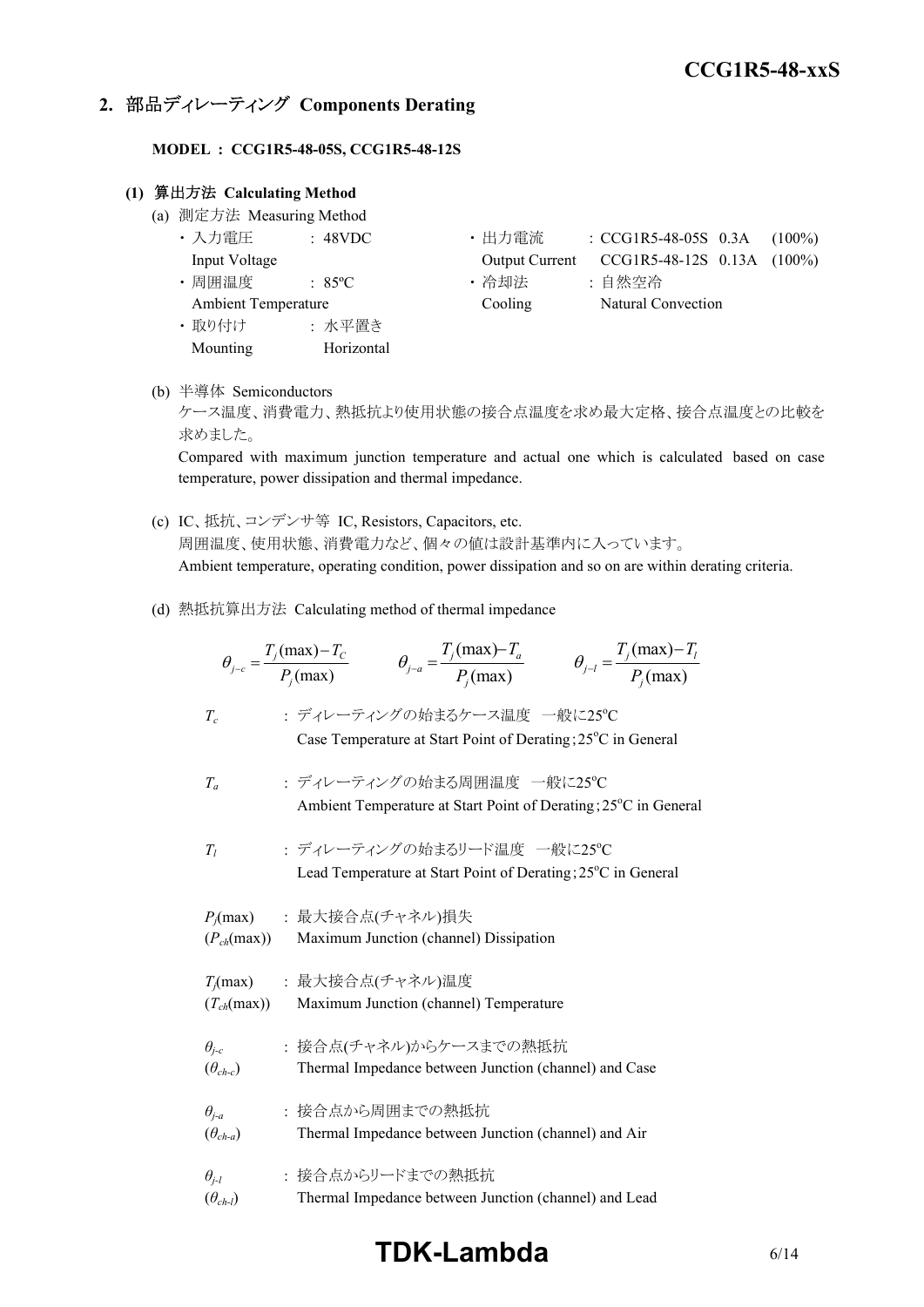#### **(2)** 部品ディレーティング表 **Components Derating List**

#### **(2)-1 CCG1R5-48-05S**

| 部品番号             | 部品名                 | 最大定格                           | 使用状態                   | ディレーティング率       |
|------------------|---------------------|--------------------------------|------------------------|-----------------|
| Location No.     | Part Name           | Maximum Rating                 | <b>Actual Rating</b>   | Derating Factor |
|                  | <b>CHIP MOS FET</b> | $Tj(max)$ : 150°C              | $105.8$ <sup>o</sup> C | 70.5%           |
| D <sub>101</sub> | <b>CHIP SBD</b>     | $Tj(max)$ : 150 °C             | $108.8$ <sup>o</sup> C | 72.6%           |
| Al               | <b>CHIP IC</b>      | $Tj(max)$ : 150 °C             | $103.3$ <sup>o</sup> C | 68.9%           |
| A101             | <b>CHIP IC</b>      | $Tj(max)$ : 150 °C             | 98.2°C                 | 65.5%           |
| PC <sub>1</sub>  | <b>CHIP COUPLER</b> | $Tj(max)$ : 125 <sup>o</sup> C | 98.3°C                 | 78.6%           |

#### **(2)-2 CCG1R5-48-12S**

| 部品番号             | 部品名                 | 最大定格               | 使用状態                   | ディレーティング率       |
|------------------|---------------------|--------------------|------------------------|-----------------|
| Location No.     | Part Name           | Maximum Rating     | <b>Actual Rating</b>   | Derating Factor |
| Οl               | <b>CHIP MOS FET</b> | $Tj(max)$ : 150°C  | $108.0$ <sup>o</sup> C | 72.0%           |
| D <sub>101</sub> | <b>CHIP SBD</b>     | $Tj(max)$ : 150 °C | $101.4$ <sup>o</sup> C | 67.6%           |
| A1               | <b>CHIP IC</b>      | $Tj(max)$ : 150 °C | $103.3$ <sup>o</sup> C | 68.9%           |
| A101             | <b>CHIP IC</b>      | $Tj(max)$ : 150 °C | 98.2°C                 | 65.5%           |
| PC <sub>1</sub>  | <b>CHIP COUPLER</b> | $Ti(max)$ : 125 °C | 98.3°C                 | 78.6%           |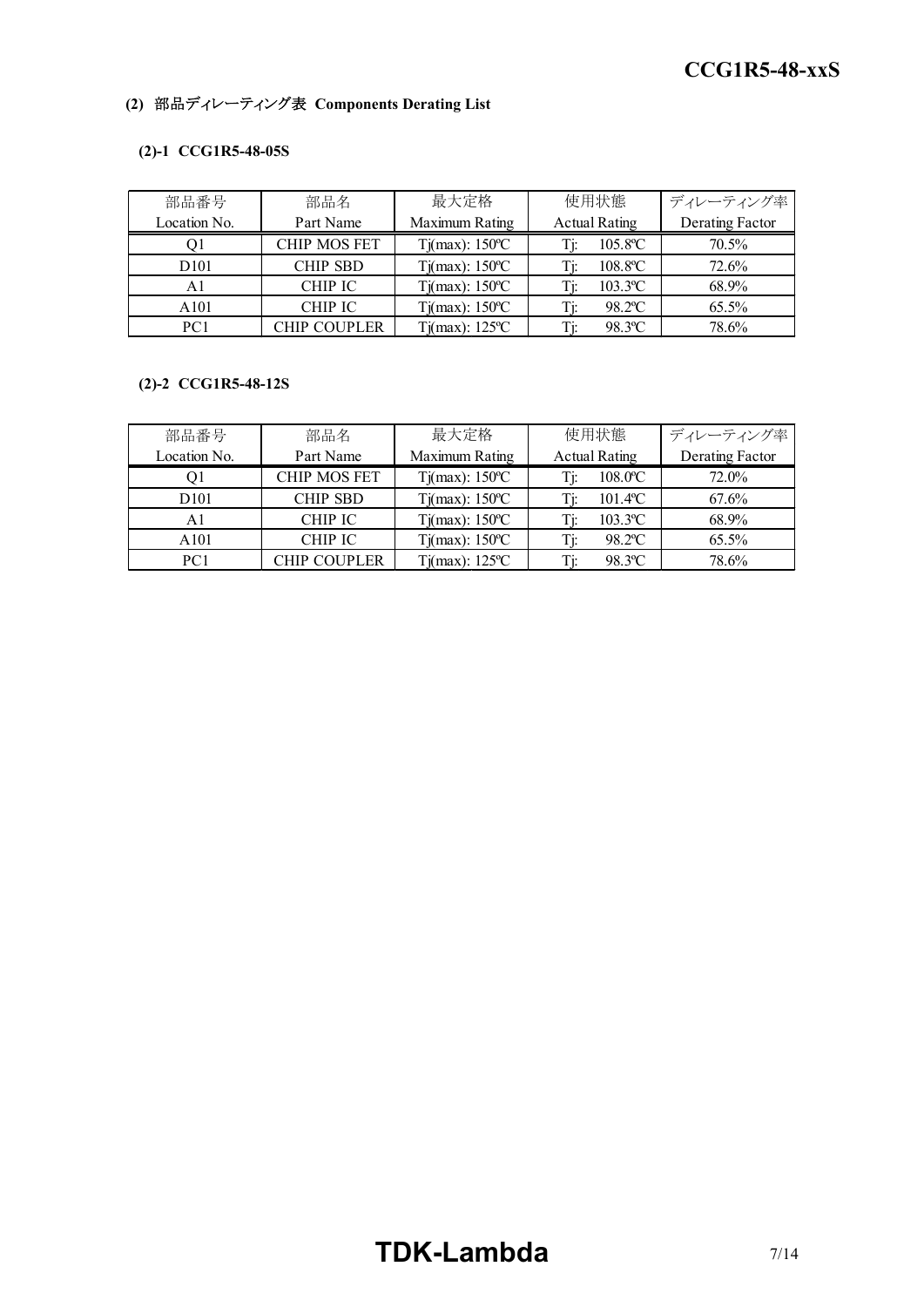#### *INSTRUCTION MANUAL* **3.** 主要部品温度上昇値 **Main Components Temperature Rise ΔT List**

**MODEL : CCG1R5-48-05S, CCG1R5-48-12S**





#### **(2)** 測定結果 **Measuring Results**

**(2)-1 CCG1R5-48-05S**

| 部品番号              | 部品名                 | 温度上昇値 ∆T              |  |  |  |
|-------------------|---------------------|-----------------------|--|--|--|
| Location No.      | Part Name           | Temperature Rise      |  |  |  |
| 01                | <b>CHIP MOS FET</b> | $20.1$ <sup>o</sup> C |  |  |  |
| D <sub>10</sub> 1 | <b>CHIP SBD</b>     | $16.8$ °C             |  |  |  |
| A <sub>1</sub>    | <b>CHIP IC</b>      | 18.1°C                |  |  |  |
| A101              | <b>CHIP IC</b>      | $12.9$ °C             |  |  |  |
| PC <sub>1</sub>   | <b>CHIP COUPLER</b> | $13.2$ <sup>o</sup> C |  |  |  |
| L1                | <b>CHOKE COIL</b>   | 15.6°C                |  |  |  |
| Τ1                | TRANS, PULSE        | 18.1°C                |  |  |  |

#### **(2)-2 CCG1R5-48-12S**

| 部品番号              | 部品名                 | 温度上昇值 ΔT              |  |  |  |
|-------------------|---------------------|-----------------------|--|--|--|
| Location No.      | Part Name           | Temperature Rise      |  |  |  |
| O1                | <b>CHIP MOS FET</b> | $21.9$ °C             |  |  |  |
| D <sub>10</sub> 1 | <b>CHIP SBD</b>     | $13.2$ <sup>o</sup> C |  |  |  |
| A <sub>1</sub>    | <b>CHIP IC</b>      | $18.3$ <sup>o</sup> C |  |  |  |
| A101              | <b>CHIP IC</b>      | $11.9^{\circ}$ C      |  |  |  |
| PC1               | <b>CHIP COUPLER</b> | $12.4$ <sup>o</sup> C |  |  |  |
| L1                | <b>CHOKE COIL</b>   | $14.9^{\circ}$ C      |  |  |  |
| T1                | TRANS, PULSE        | 18.8°C                |  |  |  |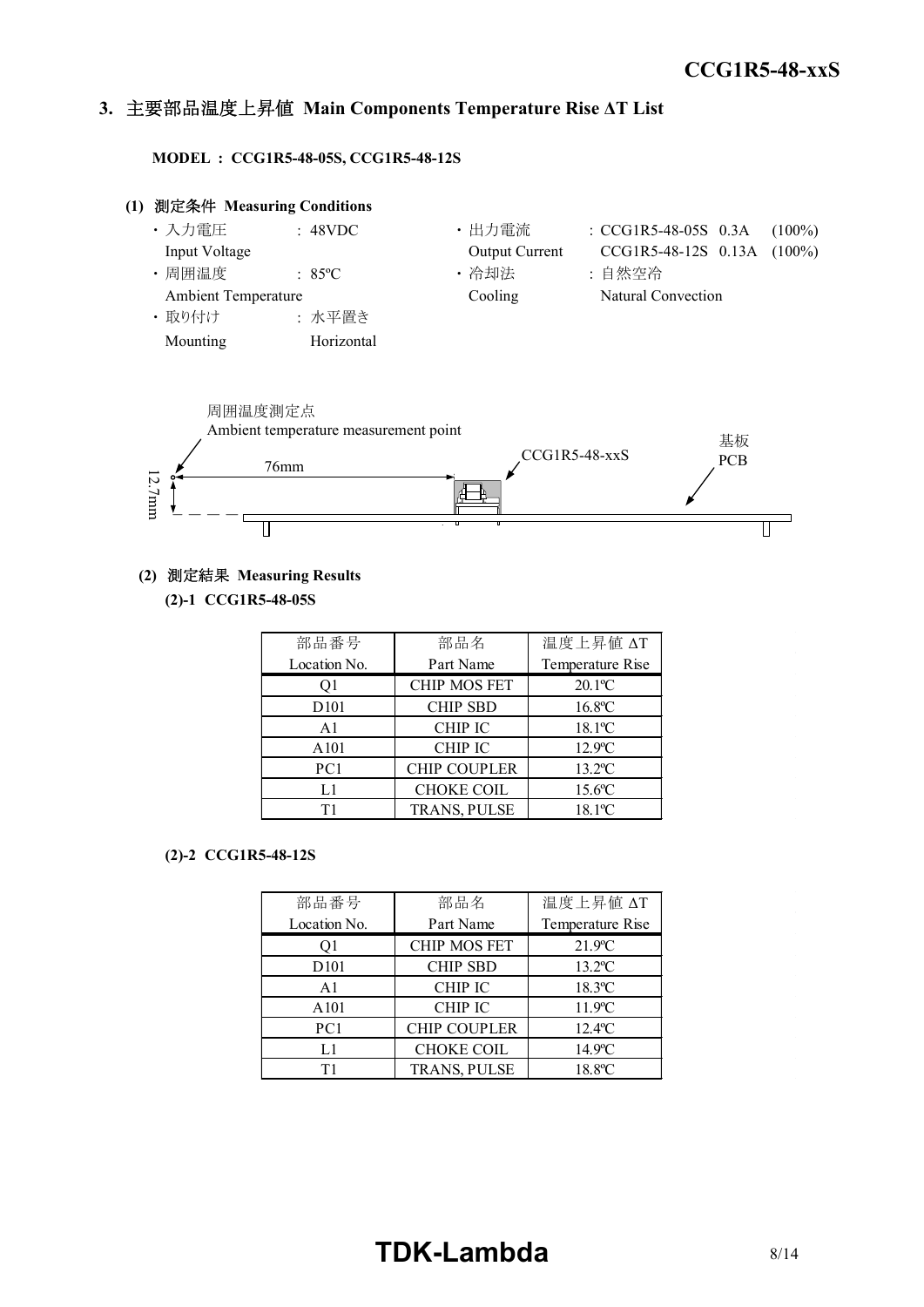### **4.** アブノーマル試験 **Abnormal Test**

**MODEL : CCG1R5-48-05S, CCG1R5-48-12S**

#### **(1)** 試験条件 **Test Conditions**

| ・入力電圧                      | : 76VDC                    |                   |
|----------------------------|----------------------------|-------------------|
| Input Voltage              |                            |                   |
| ・出力電流                      | $\therefore$ CCG1R5-48-05S | $0.3A$ $(100\%)$  |
| <b>Output Current</b>      | CCG1R5-48-12S              | $0.13A$ $(100\%)$ |
| · 周囲温度                     | $: 25^{\circ}$ C           |                   |
| <b>Ambient Temperature</b> |                            |                   |

#### **(2)** 試験回路 **Test Circuit**



 $\cdot$  ヒューズ (F1) : 1.25A (DC86V11CT 1.25A, SOC) Fuse

# **TDK-Lambda**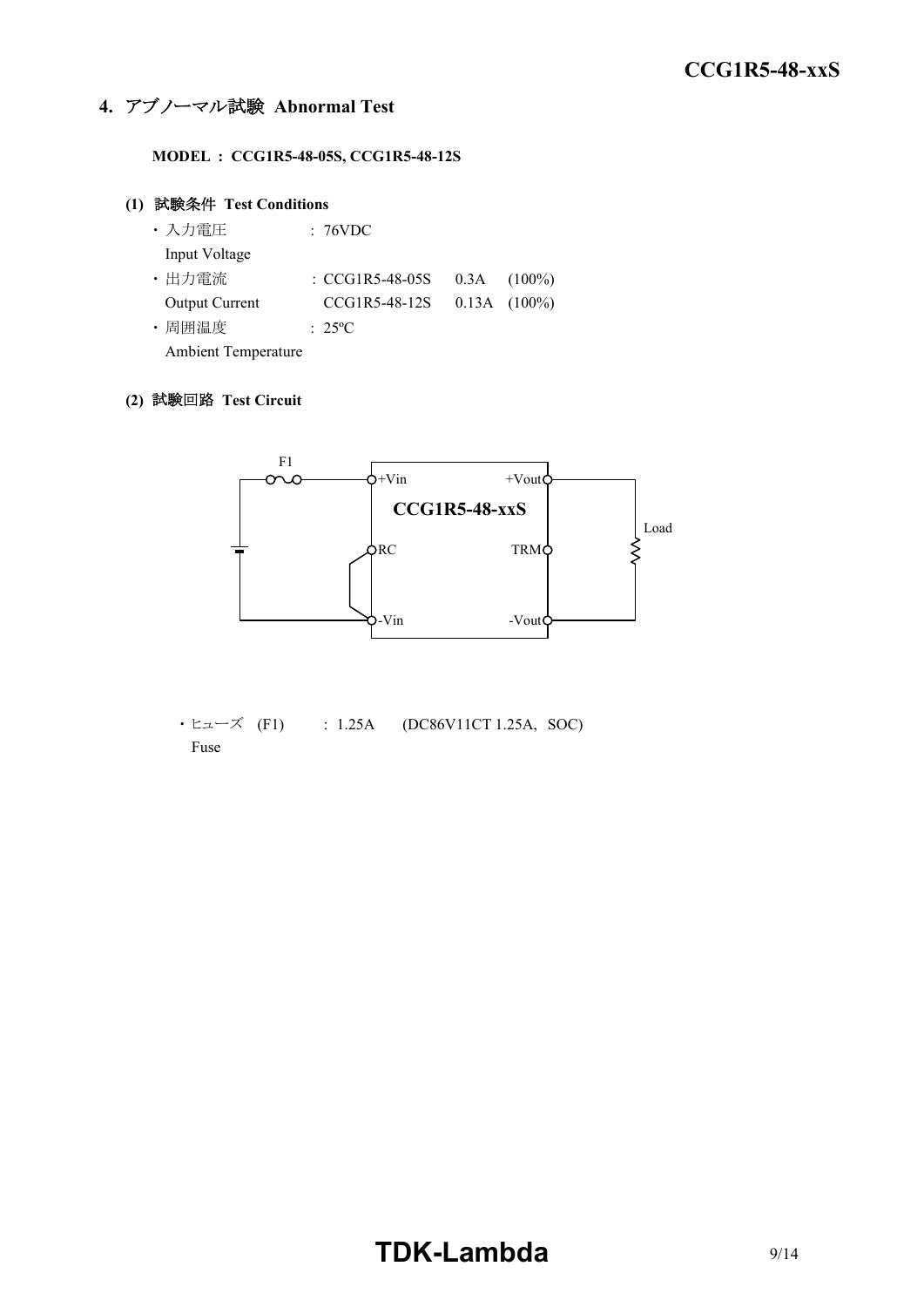#### **(3)** 試験結果 **Test Results**

## **(3)-1 CCG1R5-48-05S**

| Test<br>Test position<br>Test result<br>mode<br>$\mathbf f$<br>d<br>k<br>$\mathbf b$<br>$\mathbf{h}$<br>I<br>$\rm{a}$<br>$\mathbf{C}$<br>$\mathbf{e}% _{B}=\mathbf{e}_{B}+\mathbf{e}_{B}+\mathbf{e}_{B}+\mathbf{e}_{B}$<br>1<br>g<br>ヒ<br>シ<br>才<br>変化<br>出<br>$\zeta$<br>${\cal O}$<br>$\circ$<br>그<br>破<br>$\mathbf{I}$<br>発<br>発煙<br>破<br>異<br>赤<br>$\Xi$<br>方<br>部品No.<br>$\bigl] \hspace{0.02in}$<br>試験端子<br>$\rm V$<br>$\mathsf{C}$<br>$\mathcal{O}$<br>記事<br>No.<br>裂<br>$\vec{z}$<br>臭<br>熱<br>$\mathcal{I}$<br>火<br>損<br>$\rm P$<br>断<br>ズ<br>$\overline{P}$<br>他<br>$\cup$<br>$\checkmark$<br>$\vdash$<br>断<br>No change<br>blown<br>No output<br>Damaged<br>Red hot<br>Smoke<br>Others<br><b>Smell</b><br>Short<br>Burst<br>Open<br>Location<br>Test<br>$\operatorname{Fire}$<br>Note<br>point<br>No.<br>Fuse<br>$D-S$<br>Da:Q1,Q6,Q7,D8,A1,R28,R31,R35,SH1<br>$\bullet$<br>$\bullet$<br>0<br>$\bullet$<br>Da:Q3,D8,A1,SH1<br>$D-G$<br>$\bullet$<br>$\bullet$<br>$\bullet$<br>$\mathbf{1}$<br>Q1<br>G-S<br>$\bullet$<br>0<br>D<br>e<br>$\mathbf S$<br>$\bullet$<br>0<br>G<br>$\bullet$<br>e<br>$A-K$<br>0<br>●<br>2<br>D <sub>101</sub><br>A/K<br>$\bullet$<br>$\bullet$<br>出力電圧増加 Output voltage increase<br>$1 - 2$<br>$\bullet$<br>$\bullet$<br>0<br>$3 - 4$<br>$\bullet$<br>$\bullet$<br>出力電圧増加 Output voltage increase<br>$\bullet$<br>$\mathbf{1}$<br>●<br>$\bullet$<br>PC1<br>$\mathfrak{Z}$<br>出力電圧増加 Output voltage increase<br>$\overline{c}$<br>$\bullet$<br>$\bullet$<br>$\bullet$<br>出力電圧増加 Output voltage increase<br>3<br>$\bullet$<br>$\bullet$<br>●<br>出力電圧増加 Output voltage increase<br>$\overline{4}$<br>$\bullet$<br>$\bullet$<br>$\bullet$<br>$\bullet$<br>L1<br>$\overline{4}$<br>$\bullet$<br>$\bullet$<br>$1 - 2$<br>$\bullet$<br>●<br>$\bullet$<br>$2 - 3$<br>$\bullet$<br>$\bullet$<br>$3-4$<br>$\bullet$<br>$\bullet$<br>$\bullet$<br>$5 - 6$<br>$\bullet$<br>$6 - 7$<br>$\bullet$<br>●<br>$7 - 8$<br>$\bullet$<br>$\bullet$<br>効率低下 Efficiency down<br>$\mathbf{1}$<br>$\bullet$<br>$\bullet$<br>T1<br>5<br>$\overline{c}$<br>$\bullet$<br>0<br>3<br>$\bullet$<br>$\bullet$<br>効率低下 Efficiency down<br>$\overline{4}$<br>$\bullet$<br>$\bullet$<br>効率低下 Efficiency down<br>5<br>$\bullet$<br>$\bullet$<br>効率低下 Efficiency down<br>6<br>$\bullet$<br>$\bullet$<br>効率低下 Efficiency down<br>$\tau$<br>$\bullet$<br>$\bullet$ | $(3) - 1$ | CCG1R5-40-055 |           |  |  |  |  |  |           | (Da:Damaged)         |
|------------------------------------------------------------------------------------------------------------------------------------------------------------------------------------------------------------------------------------------------------------------------------------------------------------------------------------------------------------------------------------------------------------------------------------------------------------------------------------------------------------------------------------------------------------------------------------------------------------------------------------------------------------------------------------------------------------------------------------------------------------------------------------------------------------------------------------------------------------------------------------------------------------------------------------------------------------------------------------------------------------------------------------------------------------------------------------------------------------------------------------------------------------------------------------------------------------------------------------------------------------------------------------------------------------------------------------------------------------------------------------------------------------------------------------------------------------------------------------------------------------------------------------------------------------------------------------------------------------------------------------------------------------------------------------------------------------------------------------------------------------------------------------------------------------------------------------------------------------------------------------------------------------------------------------------------------------------------------------------------------------------------------------------------------------------------------------------------------------------------------------------------------------------------------------------------------------------------------------------------------------------------------------------------------------------------------------------------------------------|-----------|---------------|-----------|--|--|--|--|--|-----------|----------------------|
|                                                                                                                                                                                                                                                                                                                                                                                                                                                                                                                                                                                                                                                                                                                                                                                                                                                                                                                                                                                                                                                                                                                                                                                                                                                                                                                                                                                                                                                                                                                                                                                                                                                                                                                                                                                                                                                                                                                                                                                                                                                                                                                                                                                                                                                                                                                                                                  |           |               |           |  |  |  |  |  |           |                      |
|                                                                                                                                                                                                                                                                                                                                                                                                                                                                                                                                                                                                                                                                                                                                                                                                                                                                                                                                                                                                                                                                                                                                                                                                                                                                                                                                                                                                                                                                                                                                                                                                                                                                                                                                                                                                                                                                                                                                                                                                                                                                                                                                                                                                                                                                                                                                                                  |           |               |           |  |  |  |  |  |           |                      |
|                                                                                                                                                                                                                                                                                                                                                                                                                                                                                                                                                                                                                                                                                                                                                                                                                                                                                                                                                                                                                                                                                                                                                                                                                                                                                                                                                                                                                                                                                                                                                                                                                                                                                                                                                                                                                                                                                                                                                                                                                                                                                                                                                                                                                                                                                                                                                                  |           |               |           |  |  |  |  |  |           |                      |
|                                                                                                                                                                                                                                                                                                                                                                                                                                                                                                                                                                                                                                                                                                                                                                                                                                                                                                                                                                                                                                                                                                                                                                                                                                                                                                                                                                                                                                                                                                                                                                                                                                                                                                                                                                                                                                                                                                                                                                                                                                                                                                                                                                                                                                                                                                                                                                  |           |               |           |  |  |  |  |  |           |                      |
|                                                                                                                                                                                                                                                                                                                                                                                                                                                                                                                                                                                                                                                                                                                                                                                                                                                                                                                                                                                                                                                                                                                                                                                                                                                                                                                                                                                                                                                                                                                                                                                                                                                                                                                                                                                                                                                                                                                                                                                                                                                                                                                                                                                                                                                                                                                                                                  |           |               |           |  |  |  |  |  |           |                      |
|                                                                                                                                                                                                                                                                                                                                                                                                                                                                                                                                                                                                                                                                                                                                                                                                                                                                                                                                                                                                                                                                                                                                                                                                                                                                                                                                                                                                                                                                                                                                                                                                                                                                                                                                                                                                                                                                                                                                                                                                                                                                                                                                                                                                                                                                                                                                                                  |           |               |           |  |  |  |  |  |           |                      |
|                                                                                                                                                                                                                                                                                                                                                                                                                                                                                                                                                                                                                                                                                                                                                                                                                                                                                                                                                                                                                                                                                                                                                                                                                                                                                                                                                                                                                                                                                                                                                                                                                                                                                                                                                                                                                                                                                                                                                                                                                                                                                                                                                                                                                                                                                                                                                                  |           |               |           |  |  |  |  |  |           |                      |
|                                                                                                                                                                                                                                                                                                                                                                                                                                                                                                                                                                                                                                                                                                                                                                                                                                                                                                                                                                                                                                                                                                                                                                                                                                                                                                                                                                                                                                                                                                                                                                                                                                                                                                                                                                                                                                                                                                                                                                                                                                                                                                                                                                                                                                                                                                                                                                  |           |               |           |  |  |  |  |  |           |                      |
|                                                                                                                                                                                                                                                                                                                                                                                                                                                                                                                                                                                                                                                                                                                                                                                                                                                                                                                                                                                                                                                                                                                                                                                                                                                                                                                                                                                                                                                                                                                                                                                                                                                                                                                                                                                                                                                                                                                                                                                                                                                                                                                                                                                                                                                                                                                                                                  |           |               |           |  |  |  |  |  |           |                      |
|                                                                                                                                                                                                                                                                                                                                                                                                                                                                                                                                                                                                                                                                                                                                                                                                                                                                                                                                                                                                                                                                                                                                                                                                                                                                                                                                                                                                                                                                                                                                                                                                                                                                                                                                                                                                                                                                                                                                                                                                                                                                                                                                                                                                                                                                                                                                                                  |           |               |           |  |  |  |  |  |           |                      |
|                                                                                                                                                                                                                                                                                                                                                                                                                                                                                                                                                                                                                                                                                                                                                                                                                                                                                                                                                                                                                                                                                                                                                                                                                                                                                                                                                                                                                                                                                                                                                                                                                                                                                                                                                                                                                                                                                                                                                                                                                                                                                                                                                                                                                                                                                                                                                                  |           |               |           |  |  |  |  |  |           |                      |
|                                                                                                                                                                                                                                                                                                                                                                                                                                                                                                                                                                                                                                                                                                                                                                                                                                                                                                                                                                                                                                                                                                                                                                                                                                                                                                                                                                                                                                                                                                                                                                                                                                                                                                                                                                                                                                                                                                                                                                                                                                                                                                                                                                                                                                                                                                                                                                  |           |               |           |  |  |  |  |  |           |                      |
|                                                                                                                                                                                                                                                                                                                                                                                                                                                                                                                                                                                                                                                                                                                                                                                                                                                                                                                                                                                                                                                                                                                                                                                                                                                                                                                                                                                                                                                                                                                                                                                                                                                                                                                                                                                                                                                                                                                                                                                                                                                                                                                                                                                                                                                                                                                                                                  |           |               |           |  |  |  |  |  |           |                      |
|                                                                                                                                                                                                                                                                                                                                                                                                                                                                                                                                                                                                                                                                                                                                                                                                                                                                                                                                                                                                                                                                                                                                                                                                                                                                                                                                                                                                                                                                                                                                                                                                                                                                                                                                                                                                                                                                                                                                                                                                                                                                                                                                                                                                                                                                                                                                                                  |           |               |           |  |  |  |  |  |           |                      |
|                                                                                                                                                                                                                                                                                                                                                                                                                                                                                                                                                                                                                                                                                                                                                                                                                                                                                                                                                                                                                                                                                                                                                                                                                                                                                                                                                                                                                                                                                                                                                                                                                                                                                                                                                                                                                                                                                                                                                                                                                                                                                                                                                                                                                                                                                                                                                                  |           |               |           |  |  |  |  |  |           |                      |
|                                                                                                                                                                                                                                                                                                                                                                                                                                                                                                                                                                                                                                                                                                                                                                                                                                                                                                                                                                                                                                                                                                                                                                                                                                                                                                                                                                                                                                                                                                                                                                                                                                                                                                                                                                                                                                                                                                                                                                                                                                                                                                                                                                                                                                                                                                                                                                  |           |               |           |  |  |  |  |  |           |                      |
|                                                                                                                                                                                                                                                                                                                                                                                                                                                                                                                                                                                                                                                                                                                                                                                                                                                                                                                                                                                                                                                                                                                                                                                                                                                                                                                                                                                                                                                                                                                                                                                                                                                                                                                                                                                                                                                                                                                                                                                                                                                                                                                                                                                                                                                                                                                                                                  |           |               |           |  |  |  |  |  |           |                      |
|                                                                                                                                                                                                                                                                                                                                                                                                                                                                                                                                                                                                                                                                                                                                                                                                                                                                                                                                                                                                                                                                                                                                                                                                                                                                                                                                                                                                                                                                                                                                                                                                                                                                                                                                                                                                                                                                                                                                                                                                                                                                                                                                                                                                                                                                                                                                                                  |           |               |           |  |  |  |  |  |           |                      |
|                                                                                                                                                                                                                                                                                                                                                                                                                                                                                                                                                                                                                                                                                                                                                                                                                                                                                                                                                                                                                                                                                                                                                                                                                                                                                                                                                                                                                                                                                                                                                                                                                                                                                                                                                                                                                                                                                                                                                                                                                                                                                                                                                                                                                                                                                                                                                                  |           |               |           |  |  |  |  |  |           |                      |
|                                                                                                                                                                                                                                                                                                                                                                                                                                                                                                                                                                                                                                                                                                                                                                                                                                                                                                                                                                                                                                                                                                                                                                                                                                                                                                                                                                                                                                                                                                                                                                                                                                                                                                                                                                                                                                                                                                                                                                                                                                                                                                                                                                                                                                                                                                                                                                  |           |               |           |  |  |  |  |  |           |                      |
|                                                                                                                                                                                                                                                                                                                                                                                                                                                                                                                                                                                                                                                                                                                                                                                                                                                                                                                                                                                                                                                                                                                                                                                                                                                                                                                                                                                                                                                                                                                                                                                                                                                                                                                                                                                                                                                                                                                                                                                                                                                                                                                                                                                                                                                                                                                                                                  |           |               |           |  |  |  |  |  |           |                      |
|                                                                                                                                                                                                                                                                                                                                                                                                                                                                                                                                                                                                                                                                                                                                                                                                                                                                                                                                                                                                                                                                                                                                                                                                                                                                                                                                                                                                                                                                                                                                                                                                                                                                                                                                                                                                                                                                                                                                                                                                                                                                                                                                                                                                                                                                                                                                                                  |           |               |           |  |  |  |  |  |           |                      |
|                                                                                                                                                                                                                                                                                                                                                                                                                                                                                                                                                                                                                                                                                                                                                                                                                                                                                                                                                                                                                                                                                                                                                                                                                                                                                                                                                                                                                                                                                                                                                                                                                                                                                                                                                                                                                                                                                                                                                                                                                                                                                                                                                                                                                                                                                                                                                                  |           |               |           |  |  |  |  |  |           |                      |
|                                                                                                                                                                                                                                                                                                                                                                                                                                                                                                                                                                                                                                                                                                                                                                                                                                                                                                                                                                                                                                                                                                                                                                                                                                                                                                                                                                                                                                                                                                                                                                                                                                                                                                                                                                                                                                                                                                                                                                                                                                                                                                                                                                                                                                                                                                                                                                  |           |               |           |  |  |  |  |  |           |                      |
|                                                                                                                                                                                                                                                                                                                                                                                                                                                                                                                                                                                                                                                                                                                                                                                                                                                                                                                                                                                                                                                                                                                                                                                                                                                                                                                                                                                                                                                                                                                                                                                                                                                                                                                                                                                                                                                                                                                                                                                                                                                                                                                                                                                                                                                                                                                                                                  |           |               |           |  |  |  |  |  |           |                      |
|                                                                                                                                                                                                                                                                                                                                                                                                                                                                                                                                                                                                                                                                                                                                                                                                                                                                                                                                                                                                                                                                                                                                                                                                                                                                                                                                                                                                                                                                                                                                                                                                                                                                                                                                                                                                                                                                                                                                                                                                                                                                                                                                                                                                                                                                                                                                                                  |           |               |           |  |  |  |  |  |           |                      |
|                                                                                                                                                                                                                                                                                                                                                                                                                                                                                                                                                                                                                                                                                                                                                                                                                                                                                                                                                                                                                                                                                                                                                                                                                                                                                                                                                                                                                                                                                                                                                                                                                                                                                                                                                                                                                                                                                                                                                                                                                                                                                                                                                                                                                                                                                                                                                                  |           |               |           |  |  |  |  |  |           |                      |
|                                                                                                                                                                                                                                                                                                                                                                                                                                                                                                                                                                                                                                                                                                                                                                                                                                                                                                                                                                                                                                                                                                                                                                                                                                                                                                                                                                                                                                                                                                                                                                                                                                                                                                                                                                                                                                                                                                                                                                                                                                                                                                                                                                                                                                                                                                                                                                  |           |               |           |  |  |  |  |  |           |                      |
|                                                                                                                                                                                                                                                                                                                                                                                                                                                                                                                                                                                                                                                                                                                                                                                                                                                                                                                                                                                                                                                                                                                                                                                                                                                                                                                                                                                                                                                                                                                                                                                                                                                                                                                                                                                                                                                                                                                                                                                                                                                                                                                                                                                                                                                                                                                                                                  |           |               |           |  |  |  |  |  |           |                      |
|                                                                                                                                                                                                                                                                                                                                                                                                                                                                                                                                                                                                                                                                                                                                                                                                                                                                                                                                                                                                                                                                                                                                                                                                                                                                                                                                                                                                                                                                                                                                                                                                                                                                                                                                                                                                                                                                                                                                                                                                                                                                                                                                                                                                                                                                                                                                                                  |           |               |           |  |  |  |  |  |           |                      |
|                                                                                                                                                                                                                                                                                                                                                                                                                                                                                                                                                                                                                                                                                                                                                                                                                                                                                                                                                                                                                                                                                                                                                                                                                                                                                                                                                                                                                                                                                                                                                                                                                                                                                                                                                                                                                                                                                                                                                                                                                                                                                                                                                                                                                                                                                                                                                                  |           |               |           |  |  |  |  |  |           |                      |
|                                                                                                                                                                                                                                                                                                                                                                                                                                                                                                                                                                                                                                                                                                                                                                                                                                                                                                                                                                                                                                                                                                                                                                                                                                                                                                                                                                                                                                                                                                                                                                                                                                                                                                                                                                                                                                                                                                                                                                                                                                                                                                                                                                                                                                                                                                                                                                  |           |               |           |  |  |  |  |  |           |                      |
|                                                                                                                                                                                                                                                                                                                                                                                                                                                                                                                                                                                                                                                                                                                                                                                                                                                                                                                                                                                                                                                                                                                                                                                                                                                                                                                                                                                                                                                                                                                                                                                                                                                                                                                                                                                                                                                                                                                                                                                                                                                                                                                                                                                                                                                                                                                                                                  |           | 8             | $\bullet$ |  |  |  |  |  | $\bullet$ | 効率低下 Efficiency down |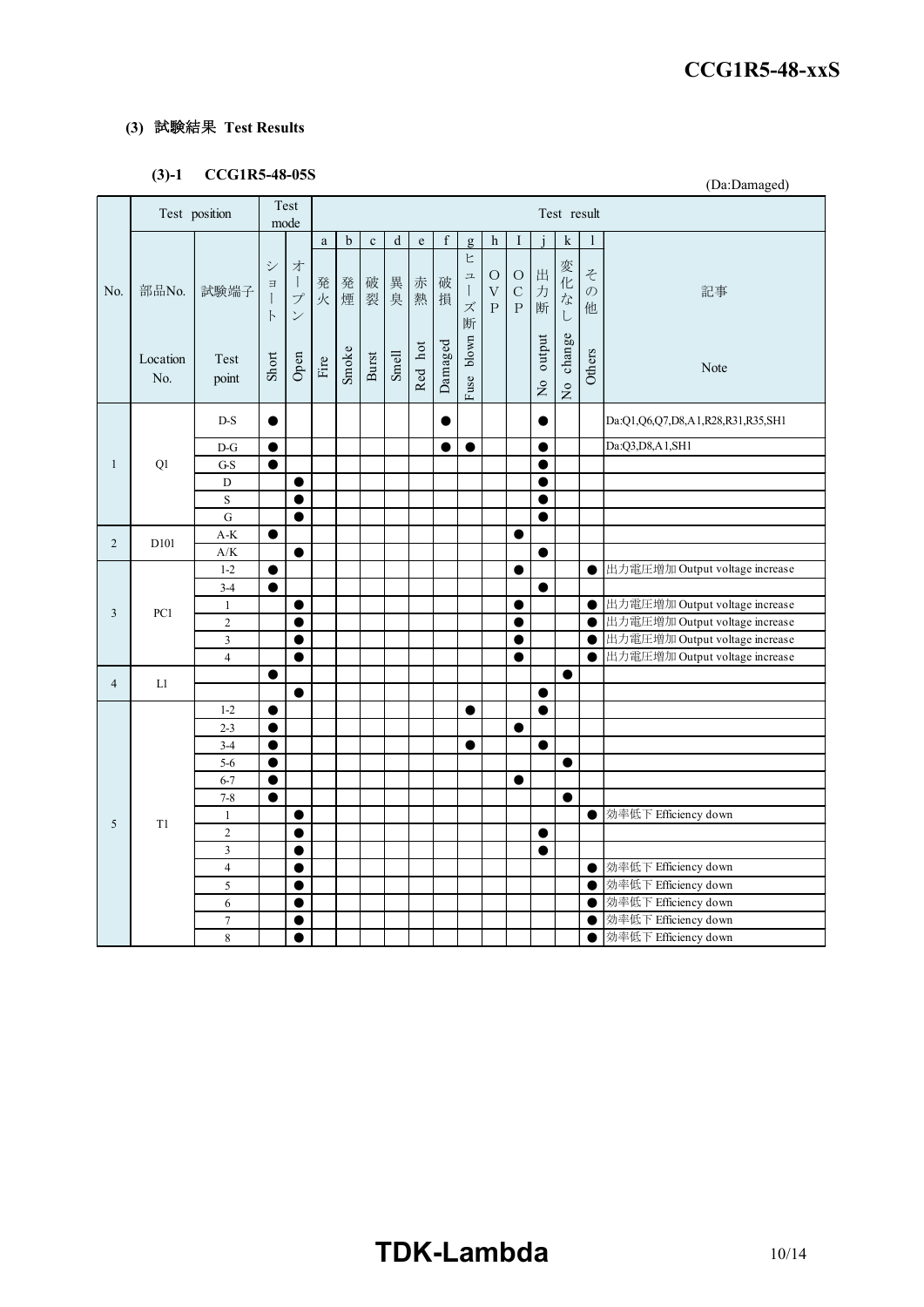#### **(3)-2 CCG1R5-48-12S**

(Da:Damaged)

|                | Test position    |                                           |                                       | Test<br>mode                                  |              | Test result |             |             |                                                                                |             |                                                          |                                 |                                              |             |               |                         |                                                                  |
|----------------|------------------|-------------------------------------------|---------------------------------------|-----------------------------------------------|--------------|-------------|-------------|-------------|--------------------------------------------------------------------------------|-------------|----------------------------------------------------------|---------------------------------|----------------------------------------------|-------------|---------------|-------------------------|------------------------------------------------------------------|
| No.            |                  |                                           |                                       |                                               | $\mathbf{a}$ | $\mathbf b$ | $\mathbf c$ | $\mathbf d$ | $\mathbf{e}% _{B}=\mathbf{e}_{B}+\mathbf{e}_{B}+\mathbf{e}_{B}+\mathbf{e}_{B}$ | $\mathbf f$ | $\mathbf{g}$                                             | $\boldsymbol{\mathrm{h}}$       | I                                            |             | $\mathbf k$   | 1                       |                                                                  |
|                | 部品No.            | 試験端子                                      | $\ddot{\checkmark}$<br>$\exists$<br>ト | 才<br>$\mathcal{I}$<br>$\mathcal{I}$<br>$\vee$ | 発<br>火       | 発煙          | 破裂          | 異臭          | 赤熱                                                                             | 破<br>損      | ヒ<br>$\overline{\phantom{a}}$<br>$\mathcal{I}$<br>ズ<br>断 | $\circ$<br>$\bar{V}$<br>$\rm P$ | $\bigcirc$<br>$\mathsf{C}$<br>$\overline{P}$ | 出<br>力<br>断 | 変化な<br>$\cup$ | そ<br>$\mathcal{O}$<br>他 | 記事                                                               |
|                | Location<br>No.  | <b>Test</b><br>point                      | Short                                 | Open                                          | Fire         | Smoke       | Burst       | Smell       | Red hot                                                                        | Damaged     | blown<br>Fuse                                            |                                 |                                              | No output   | No change     | Others                  | Note                                                             |
|                |                  | $D-S$                                     | 0                                     |                                               |              |             |             |             |                                                                                |             |                                                          |                                 |                                              |             |               |                         | Da:Q1,Q6,Q7,D8,A1,R28,R31,R35,SH1                                |
|                |                  | $\mathbf{D}\text{-}\mathbf{G}$            | $\bullet$                             |                                               |              |             |             |             |                                                                                | ●           | $\bullet$                                                |                                 |                                              | $\bullet$   |               |                         | Da:Q3,D8,A1,SH1                                                  |
| $\mathbf{1}$   | Q1               | $\operatorname{G-S}$                      | $\bullet$                             |                                               |              |             |             |             |                                                                                |             |                                                          |                                 |                                              | $\bullet$   |               |                         |                                                                  |
|                |                  | D                                         |                                       | $\bullet$                                     |              |             |             |             |                                                                                |             |                                                          |                                 |                                              | $\bullet$   |               |                         |                                                                  |
|                |                  | $\mathbf S$                               |                                       | $\bullet$                                     |              |             |             |             |                                                                                |             |                                                          |                                 |                                              | e           |               |                         |                                                                  |
|                |                  | $\overline{G}$                            |                                       | $\bullet$                                     |              |             |             |             |                                                                                |             |                                                          |                                 |                                              |             |               |                         |                                                                  |
| $\overline{2}$ | D <sub>101</sub> | $A-K$                                     | $\bullet$                             |                                               |              |             |             |             |                                                                                |             |                                                          |                                 | 0                                            |             |               |                         |                                                                  |
|                |                  | $\rm A/K$                                 |                                       | $\bullet$                                     |              |             |             |             |                                                                                |             |                                                          |                                 |                                              | $\bullet$   |               |                         |                                                                  |
|                |                  | $1 - 2$                                   | $\bullet$                             |                                               |              |             |             |             |                                                                                |             |                                                          |                                 | e                                            |             |               | $\bullet$               | 出力電圧増加 Output voltage increase                                   |
|                |                  | $3 - 4$                                   | $\bullet$                             |                                               |              |             |             |             |                                                                                |             |                                                          |                                 |                                              | $\bullet$   |               |                         |                                                                  |
| 3              | PC1              | $\mathbf{1}$                              |                                       | $\bullet$                                     |              |             |             |             |                                                                                |             |                                                          |                                 | $\bullet$                                    |             |               | $\bullet$               | 出力電圧増加 Output voltage increase<br>出力電圧増加 Output voltage increase |
|                |                  | $\overline{2}$                            |                                       | $\bullet$                                     |              |             |             |             |                                                                                |             |                                                          |                                 | 0                                            |             |               | $\bullet$               | 出力電圧増加 Output voltage increase                                   |
|                |                  | $\overline{\mathbf{3}}$<br>$\overline{4}$ |                                       | 0                                             |              |             |             |             |                                                                                |             |                                                          |                                 |                                              |             |               | $\bullet$               | 出力電圧増加 Output voltage increase                                   |
|                |                  |                                           | ●                                     |                                               |              |             |             |             |                                                                                |             |                                                          |                                 |                                              |             | $\bullet$     |                         |                                                                  |
| $\overline{4}$ | L1               |                                           |                                       | $\bullet$                                     |              |             |             |             |                                                                                |             |                                                          |                                 |                                              | $\bullet$   |               |                         |                                                                  |
|                |                  | $1 - 2$                                   | 0                                     |                                               |              |             |             |             |                                                                                |             | $\bullet$                                                |                                 |                                              | c           |               |                         |                                                                  |
|                |                  | $2 - 3$                                   | $\bullet$                             |                                               |              |             |             |             |                                                                                |             |                                                          |                                 | $\bullet$                                    |             |               |                         |                                                                  |
|                |                  | $3 - 4$                                   | $\bullet$                             |                                               |              |             |             |             |                                                                                |             | $\bullet$                                                |                                 |                                              | $\bullet$   |               |                         |                                                                  |
|                |                  | $5 - 6$                                   | $\bullet$                             |                                               |              |             |             |             |                                                                                |             |                                                          |                                 |                                              |             | $\bullet$     |                         |                                                                  |
|                |                  | $6 - 7$                                   | ●                                     |                                               |              |             |             |             |                                                                                |             |                                                          |                                 | e                                            |             |               |                         |                                                                  |
|                |                  | $7 - 8$                                   | $\bullet$                             |                                               |              |             |             |             |                                                                                |             |                                                          |                                 |                                              |             | $\bullet$     |                         |                                                                  |
| 5              | T1               | $\mathbf{1}$                              |                                       | $\bullet$                                     |              |             |             |             |                                                                                |             |                                                          |                                 |                                              |             |               | $\bullet$               | 効率低下 Efficiency down                                             |
|                |                  | $\overline{2}$                            |                                       | $\bullet$                                     |              |             |             |             |                                                                                |             |                                                          |                                 |                                              | $\bullet$   |               |                         |                                                                  |
|                |                  | $\overline{3}$                            |                                       | 0                                             |              |             |             |             |                                                                                |             |                                                          |                                 |                                              | 0           |               |                         |                                                                  |
|                |                  | $\overline{4}$                            |                                       | $\bullet$                                     |              |             |             |             |                                                                                |             |                                                          |                                 |                                              |             |               | $\bullet$               | 効率低下 Efficiency down                                             |
|                |                  | 5                                         |                                       | $\bullet$                                     |              |             |             |             |                                                                                |             |                                                          |                                 |                                              |             |               | $\bullet$               | 効率低下 Efficiency down                                             |
|                |                  | 6                                         |                                       | 0                                             |              |             |             |             |                                                                                |             |                                                          |                                 |                                              |             |               | $\bullet$               | 効率低下 Efficiency down                                             |
|                |                  | $\boldsymbol{7}$                          |                                       | ●                                             |              |             |             |             |                                                                                |             |                                                          |                                 |                                              |             |               |                         | 効率低下 Efficiency down                                             |
|                |                  | 8                                         |                                       | ●                                             |              |             |             |             |                                                                                |             |                                                          |                                 |                                              |             |               |                         | 効率低下 Efficiency down                                             |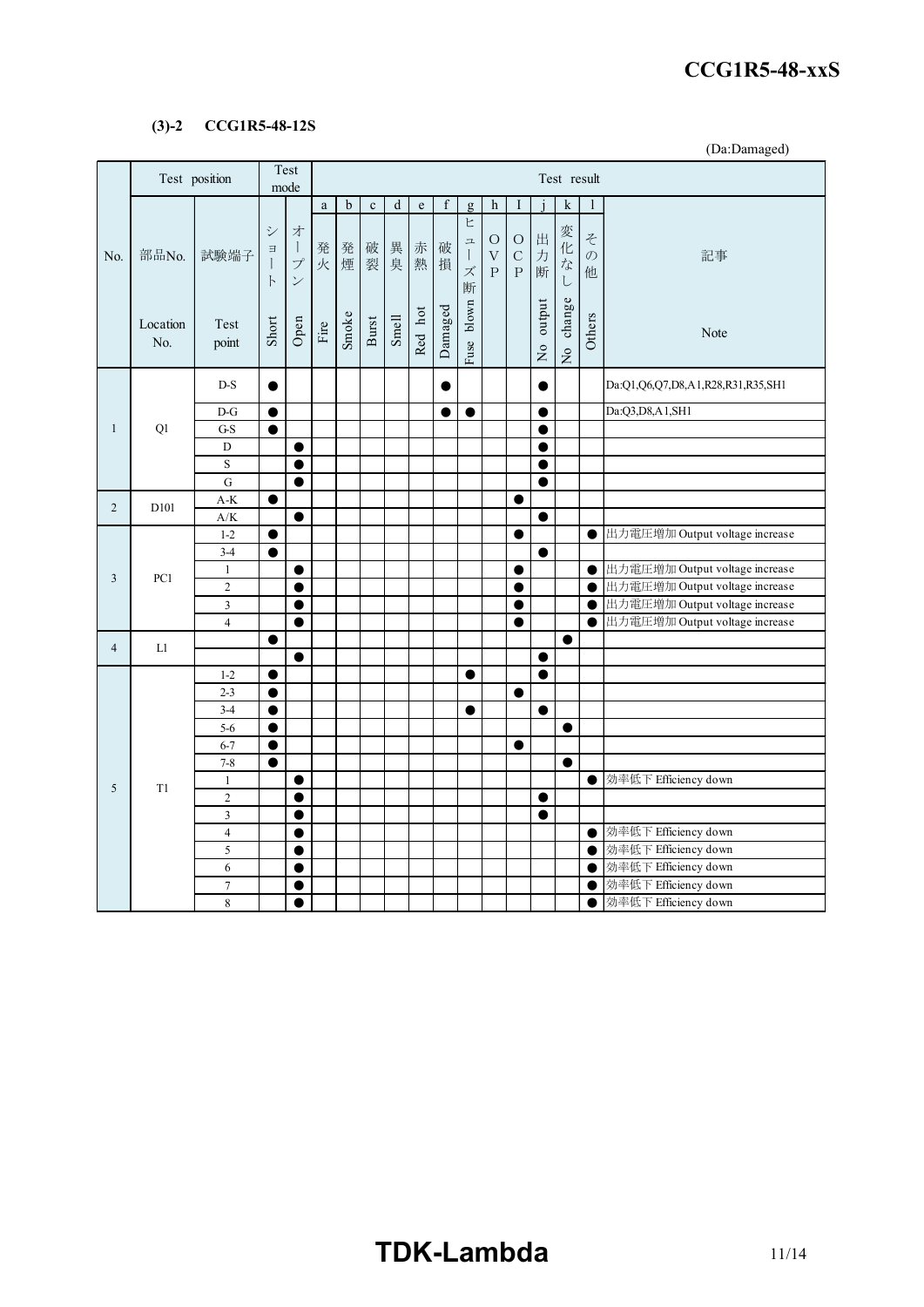#### **5.** ノイズシミュレート試験 **Noise Simulate Test**

**MODEL : CCG1R5-48-03S, CCG1R5-48-15S**

|  | (1) 使用装置 Equipment Used                                     |  |                              |         |                    |                       |                              |  |  |  |  |
|--|-------------------------------------------------------------|--|------------------------------|---------|--------------------|-----------------------|------------------------------|--|--|--|--|
|  | ・ ノイズシミュレーター : INS-AX2-450TH                                |  |                              |         | (Noise Laboratory) |                       |                              |  |  |  |  |
|  | Noise Simulator<br>· カップリングクランプ : CA-805B<br>Coupling Clamp |  |                              |         | (Noise Laboratory) |                       |                              |  |  |  |  |
|  | (2) 供試電源台数 The number of D.U.T. (Device Under Test)         |  |                              |         |                    |                       |                              |  |  |  |  |
|  | $\cdot$ CCG1R5-48-03S                                       |  | : $1 \oplus (1 \text{unit})$ |         |                    | $\cdot$ CCG1R5-48-15S | : $1 \oplus (1 \text{unit})$ |  |  |  |  |
|  | (3) 試験条件 Test Conditions                                    |  |                              |         |                    |                       |                              |  |  |  |  |
|  | ・入力電圧                                                       |  | : 48VDC                      |         |                    |                       |                              |  |  |  |  |
|  | Input Voltage                                               |  |                              |         |                    |                       |                              |  |  |  |  |
|  | ・出力電圧                                                       |  | : 定格                         |         |                    |                       |                              |  |  |  |  |
|  | Output Voltage                                              |  | Rated                        |         |                    |                       |                              |  |  |  |  |
|  | · 出力電流                                                      |  | $\therefore$ CCG1R5-48-03S   |         | 0A,0.4A            | $(0\%, 100\%)$        |                              |  |  |  |  |
|  | Output Current                                              |  | CCG1R5-48-15S                |         | 0A, 0.1A           | $(0\%, 100\%)$        |                              |  |  |  |  |
|  | ・極性                                                         |  | $: +$                        |         |                    |                       |                              |  |  |  |  |
|  | Polarity                                                    |  |                              |         |                    |                       |                              |  |  |  |  |
|  | ・ノイズ雷圧                                                      |  | : 入力ポート                      | 2kV     |                    | 信号ポート                 | 0.75kV                       |  |  |  |  |
|  | Noise Level                                                 |  | Input Port 2kV,              |         |                    | Signal Port           | 0.75kV                       |  |  |  |  |
|  | ・印加モード                                                      |  | : 入力ポート ノーマル、                |         |                    | 信号ポート                 | コモン                          |  |  |  |  |
|  | Mode                                                        |  | <b>Input Port</b>            | Normal, |                    | Signal Port           | Common                       |  |  |  |  |
|  | ・パルス幅                                                       |  | : $50 \sim 1000$ ns          |         |                    |                       |                              |  |  |  |  |
|  | Pulse Width                                                 |  |                              |         |                    |                       |                              |  |  |  |  |
|  | ・トリガ選択                                                      |  | : Line                       |         |                    |                       |                              |  |  |  |  |
|  | <b>Trigger Select</b>                                       |  |                              |         |                    |                       |                              |  |  |  |  |
|  | ·周囲温度                                                       |  | $: 25^{\circ}C$              |         |                    |                       |                              |  |  |  |  |
|  | Ambient Temperature                                         |  |                              |         |                    |                       |                              |  |  |  |  |

#### **(4)** 判定条件 **Acceptable Conditions**

1.試験中、5%を超える出力電圧の変動のない事

The regulation of output voltage must not exceed 5% of initial value during test.

2.試験後の出力電圧は初期値から変動していない事

The output voltage must be within the regulation of specification after the test.

3.発煙・発火のない事

Smoke and fire are not allowed.

#### **(5)** 試験回路 **Test Circuit**

A. 入力ポート(+Vin、-Vin)に規定のインパルス・ノイズをノーマルモードで印加する Apply the specified Impulse Noise to the Input Ports(+Vin, -Vin) with Normal Mode.



**TDK-Lambda** 12/14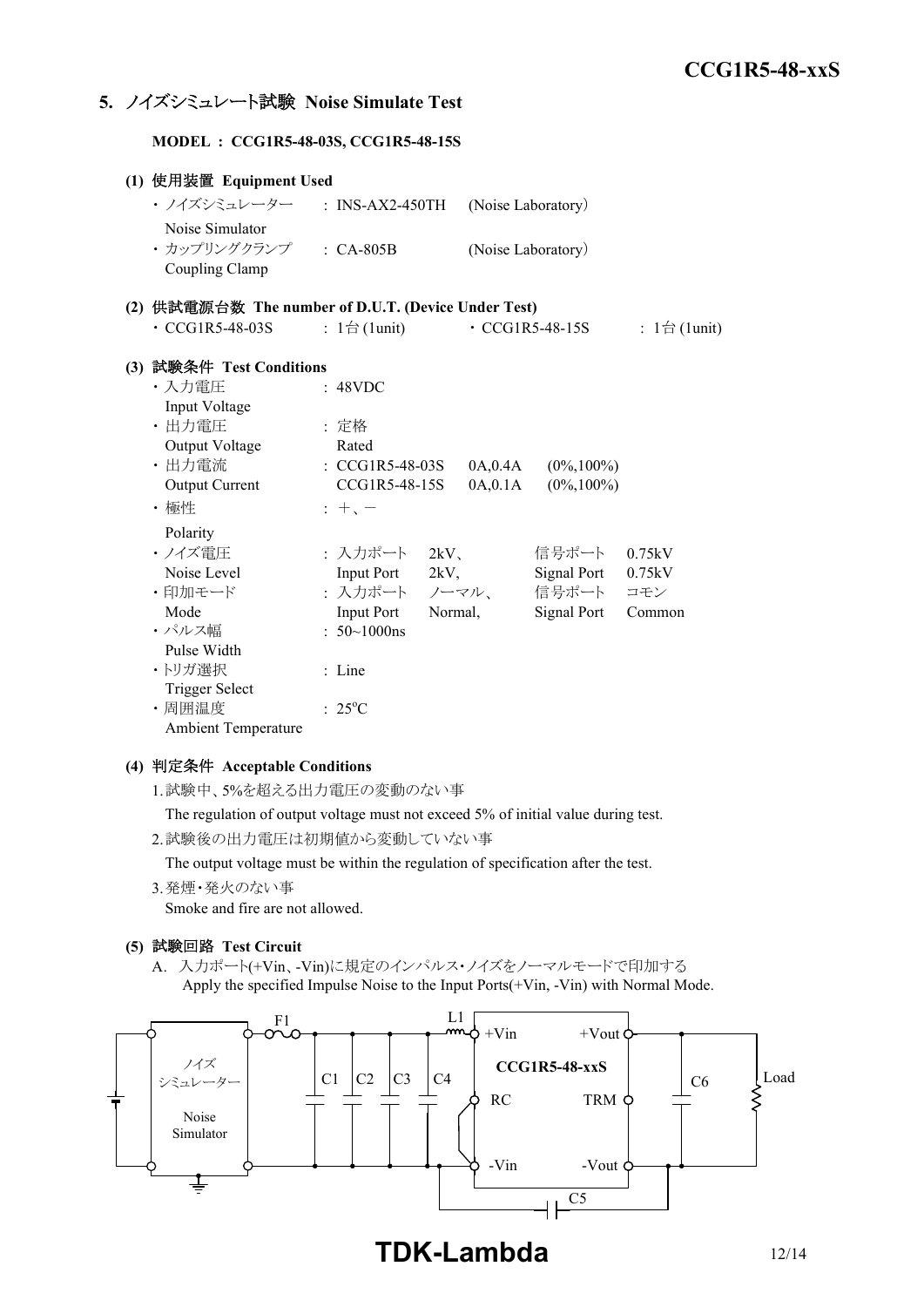*INSTRUCTION MANUAL* B. 信号ポート(RC、-Vin、TRM、+Vout、-Vout)に規定のインパルス・ノイズをコモンモードで印加する Apply the specified Impulse Noise to the Signal Ports(RC,-Vin,TRM,+Vout,-Vout) with Common Mode.



| Ceramic Cap.     |      |              |             |                         |      |
|------------------|------|--------------|-------------|-------------------------|------|
| ・セラミックコンデンサ (C4) |      | :100V        | $2.2 \mu F$ | (C3216X7S2A225K,        | TDK) |
| Ceramic Cap.     |      |              |             |                         |      |
| ・セラミックコンデンサ (C5) |      | : 2kV        | 1000pF      | (C4520X7R3D102K, TDK)   |      |
| Ceramic Cap.     |      |              |             |                         |      |
| ・ セラミックコンデンサ     | (C6) | :25V         | $10\mu F$   | (C3216X7R1E106K,        | TDK) |
| Ceramic Cap      |      |              |             |                         |      |
| ・トューズ            | (F1) | : 1.25A      |             | (DC86V11CT 1.25A, SOC)  |      |
| Fuse             |      |              |             |                         |      |
| ・インダクター          | (L1) | $: 22 \mu H$ | 650mA       | (LQH32PB220MNC, MURATA) |      |
| Inductor         |      |              |             |                         |      |

**(6)** 試験結果 **Test Results**

合格 **OK**